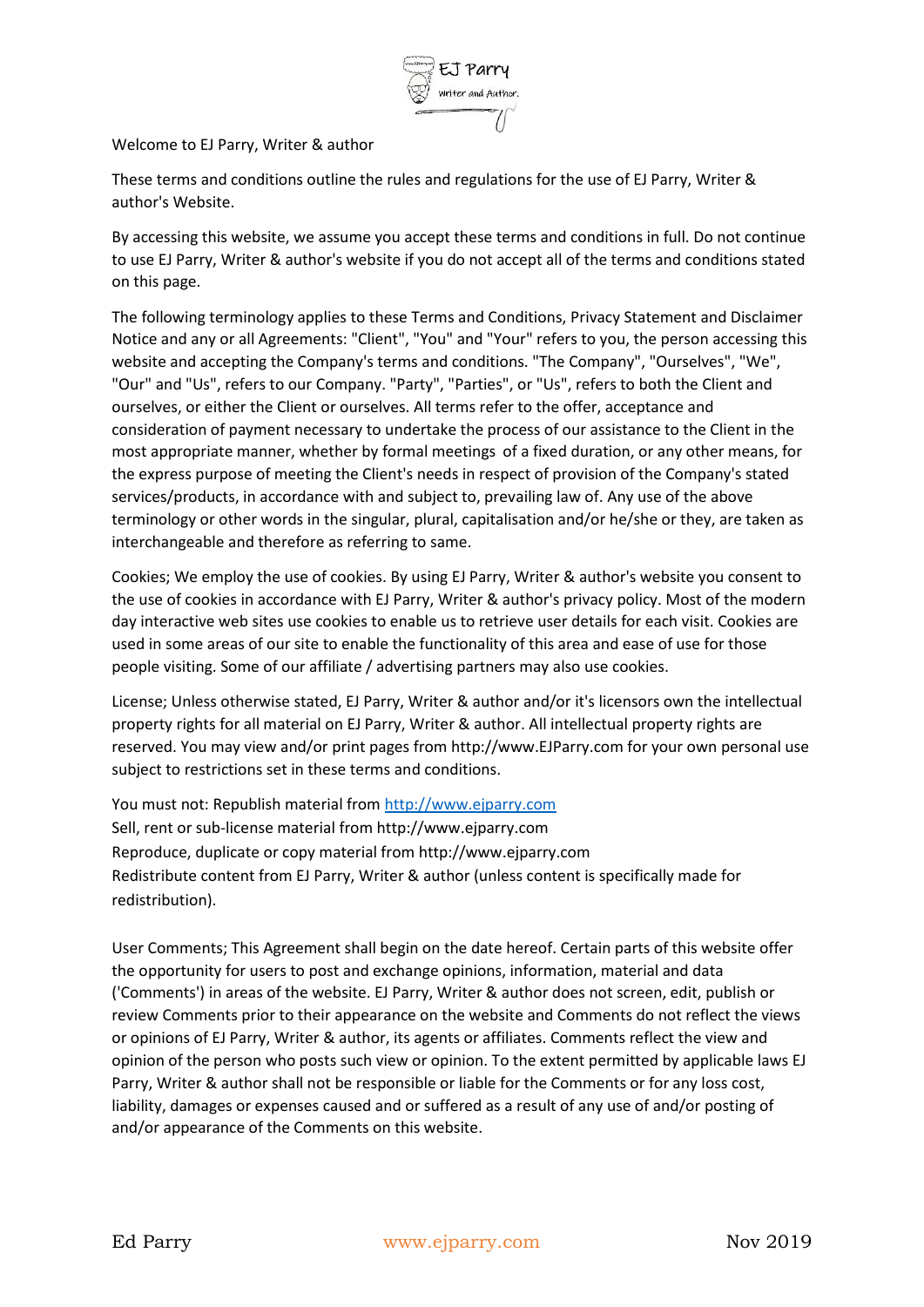

EJ Parry, Writer & author reserves the right to monitor all Comments and to remove any Comments which it considers in its absolute discretion to be inappropriate, offensive or otherwise in breach of these Terms and Conditions.

You warrant and represent that: You are entitled to post the Comments on our website and have all necessary licenses and consents to do so;

The Comments do not infringe any intellectual property right, including without limitation copyright, patent or trademark, or other proprietary right of any third party;

The Comments do not contain any defamatory, libellous, offensive, indecent or otherwise unlawful material or material which is an invasion of privacy

The Comments will not be used to solicit or promote business or custom or present commercial activities or unlawful activity.

You hereby grant to EJ Parry, Writer & author a non-exclusive royalty-free license to use, reproduce, edit and authorize others to use, reproduce and edit any of your Comments in any and all forms, formats or media.

Hyperlinking to our Content; The following organizations may link to our Web site without prior written approval:

Government agencies; Search engines; News organizations; Online directory distributors when they list us in the directory may link to our Web site in the same manner as they hyperlink to the Web sites of other listed businesses; and System Wide Accredited Businesses except soliciting non-profit organizations, charity shopping malls, and charity fundraising groups which may not hyperlink to our Web site.

These organizations may link to our home page, to publications or to other Web site information so long as the link: (a) is not in any way misleading; (b) does not falsely imply sponsorship, endorsement or approval of the linking party and its products or services; and (c) fits within the context of the linking party's site.

We may consider and approve in our sole discretion other link requests from the following types of organizations: commonly-known consumer and/or business information sources such as Chambers of Commerce, American Automobile Association, AARP and Consumers Union; dot.com community sites; associations or other groups representing charities, including charity giving sites, online directory distributors; internet portals; accounting, law and consulting firms whose primary clients are businesses; and educational institutions and trade associations.

We will approve link requests from these organizations if we determine that: (a) the link would not reflect unfavourably on us or our accredited businesses (for example, trade associations or other organizations representing inherently suspect types of business, such as work-at-home opportunities, shall not be allowed to link); (b)the organization does not have an unsatisfactory record with us; (c) the benefit to us from the visibility associated with the hyperlink outweighs the absence of ; and (d) where the link is in the context of general resource information or is otherwise consistent with editorial content in a newsletter or similar product furthering the mission of the organization.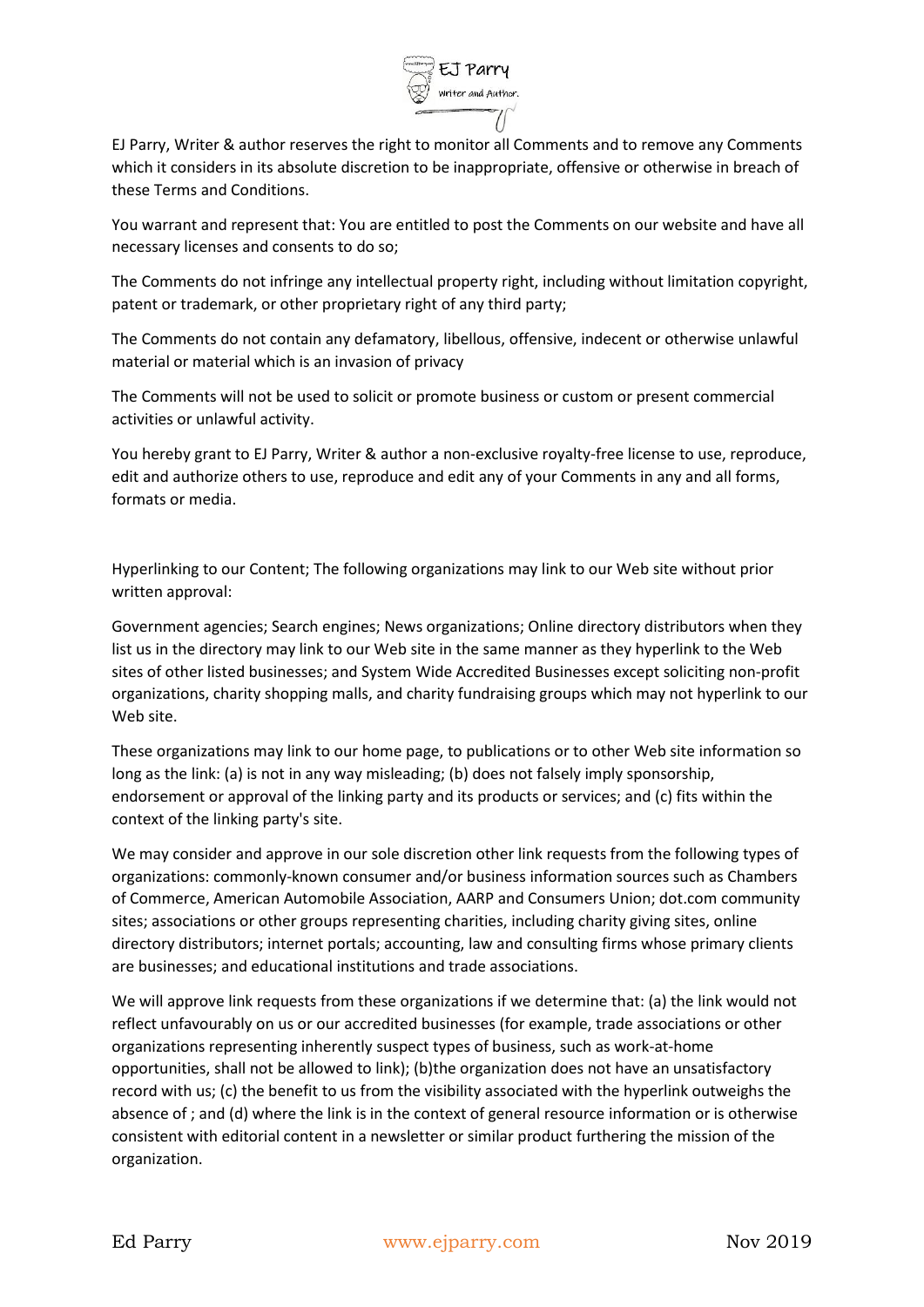

These organizations may link to our home page, to publications or to other Web site information so long as the link: (a) is not in any way misleading; (b) does not falsely imply sponsorship, endorsement or approval of the linking party and its products or services; and (c) fits within the context of the linking party's site.

If you are among the organizations listed in paragraph 2 above and are interested in linking to our website, you must notify us by sending an e-mail to [ej.parry@btinternet.com.](mailto:ej.parry@btinternet.com) Please include your name, your organization name, contact information (such as a phone number and/or e-mail address) as well as the URL of your site, a list of any URLs from which you intend to link to our Web site, and a list of the URL(s) on our site to which you would like to link. Allow 2-3 weeks for a response.

Approved organizations may hyperlink to our Web site as follows: By use of our corporate name; or by use of the uniform resource locator (Web address) being linked to; or by use of any other description of our Web site or material being linked to that makes sense within the context and format of content on the linking party's site.

No use of EJ Parry, Writer & author's logo or other artwork will be allowed for linking absent a trademark license agreement.

Iframes: Without prior approval and express written permission, you may not create frames around our Web pages or use other techniques that alter in any way the visual presentation or appearance of our Web site.

Reservation of Rights: We reserve the right at any time and in its sole discretion to request that you remove all links or any particular link to our Web site. You agree to immediately remove all links to our Web site upon such request. We also reserve the right to amend these terms and conditions and its linking policy at any time. By continuing to link to our Web site, you agree to be bound to and abide by these linking terms and conditions.

Removal of links from our website: If you find any link on our Web site or any linked web site objectionable for any reason, you may contact us about this. We will consider requests to remove links but will have no obligation to do so or to respond directly to you.

Whilst we endeavour to ensure that the information on this website is correct, we do not warrant its completeness or accuracy; nor do we commit to ensuring that the website remains available or that the material on the website is kept up to date.

Content Liability: We shall have no responsibility or liability for any content appearing on your Web site. You agree to indemnify and defend us against all claims arising out of or based upon your Website. No link(s) may appear on any page on your Web site or within any context containing content or materials that may be interpreted as libellous, obscene or criminal, or which infringes, otherwise violates, or advocates the infringement or other violation of, any third party rights.

Disclaimer; To the maximum extent permitted by applicable law, we exclude all representations, warranties and conditions relating to our website and the use of this website (including, without limitation, any warranties implied by law in respect of satisfactory quality, fitness for purpose and/or the use of reasonable care and skill). Nothing in this disclaimer will: limit or exclude our or your liability for death or personal injury resulting from negligence; limit or exclude our or your liability for fraud or fraudulent misrepresentation; limit any of our or your liabilities in any way that is not permitted under applicable law; or exclude any of our or your liabilities that may not be excluded under applicable law.